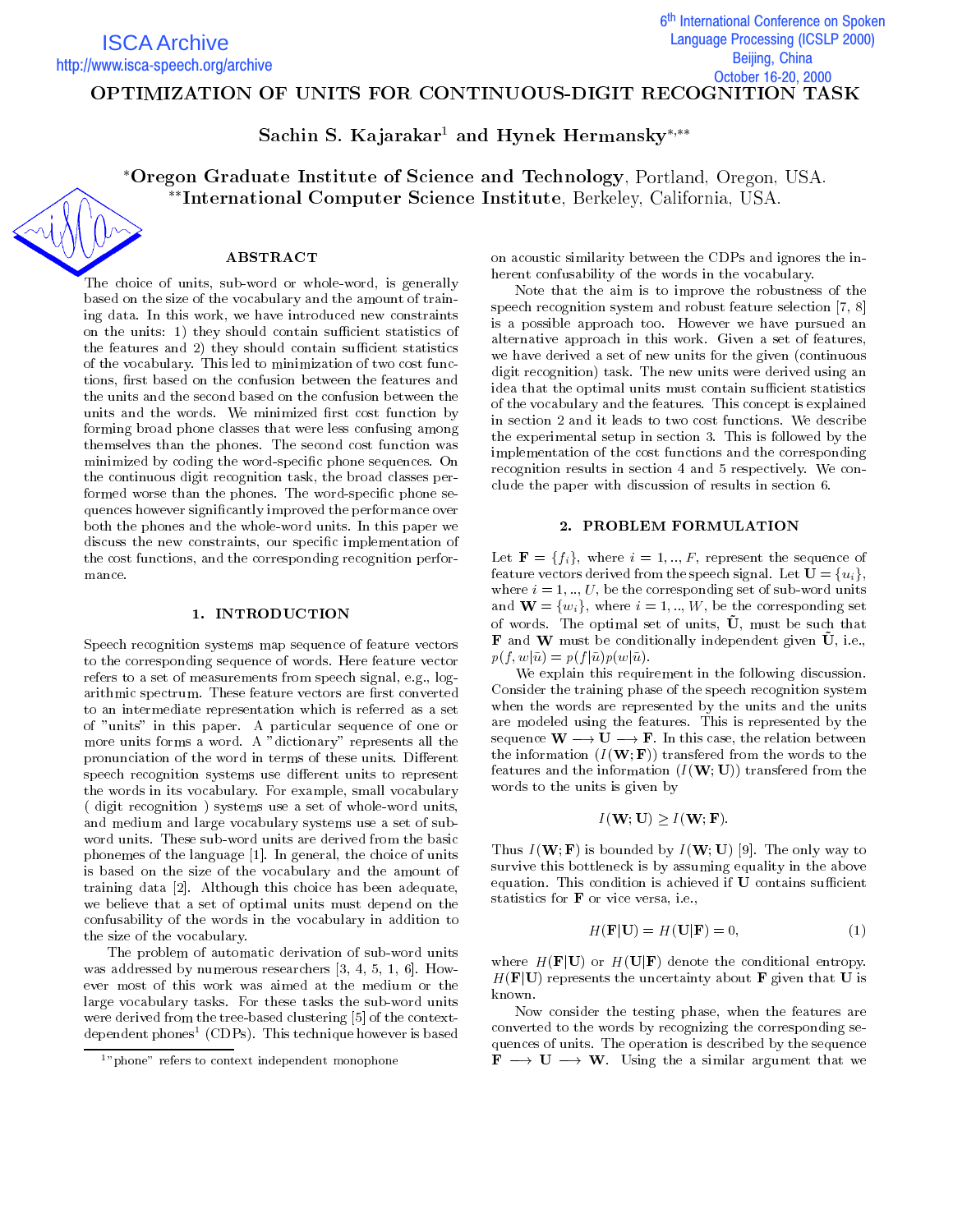made above, we get another condition for the optimal units,

$$
H(\mathbf{W}|\mathbf{U}) = H(\mathbf{U}|\mathbf{W}) = 0,
$$
\n(2)

i.e., the units should contain sufficient statistics of the vocabulary. Combining these two conditions (equation (1) and  $(2)$ , we can say that the optimal units must contain sufficient statistics of the features as well as the vocabulary.

In this work, we used both the conditional entropies (from eqn.(1) and(2)) separately as the cost functions for obtaining new units. The general procedure was 1) start with phones and estimate  $H($ ); 2) combine two or more phones and reestimate  $H($ ); 3) find the combination of phones that minimizes  $H()$  and replace the phones with the new unit; and 4) repeat this procedure till it meets the stopping criterion.

#### 3. EXPERIMENTAL SETUP

Before discussing the solutions, we will briefly describe the experimental setup in this section.

We have used the digits part of OGI Numbers [10] database for the experiments. This part contains different recordings of continuous digits. These recordings are in the form of zip-code, street address or other numerical information over different telephone numbers. Approximately 2547 files were used for training and 2167 files were used for testing. We used energies from 15 bark-warped filter-banks compressed using log non-linearity as features. The features were estimated from 25 ms of speech waveform , using hamming window, every 10 ms. These features were normalized by removing mean over each filter-bank trajectory and were further appended by the time derivative  $(\Delta)$  and double derivative  $(\Delta\Delta)$  computed using 50 ms and 90 ms time window respectively. Finally the resulting 45 dimensional feature vectors were whitened using the KL transform which was estimated from the training data.

The baseline systems contain 23 phone units (dictionary in Table 1) and 12 whole-word units. The phones were modeled using 5 state, 3 component mixture HMMs and whole word units were modeled using 16 state, 3 component mixture HMMs. When sequence of 2 phones was labeled as one unit, it was modeled using 10 state, 3 component mixture HMM. Similarly sequence of 3 phones was modeled using 15 state, 3 component mixture HMM when the sequence was represented as one unit.

#### 4. SOLUTIONS

Equations (1) and (2) indicate that we can optimize the phone units by considering either the features or the words and it should lead to the optimal solution. There can be many ways of optimizing the units. We have only presented one possible scheme in this paper.

## 4.1. Using  $H(\mathbf{F}|\mathbf{U})$

 $H()$  from equation (1) represents the uncertainty in the features given the units. We calculated  $H()$  from the phone confusion matrix as follows. First 5 state, 3 component mixture HMM was estimated for each phone using the labeled training data. Using these HMMs, a phone recognition experi ment was then performed on the training data to get a new set of phone labels. The new phone labels were compared to

the original phone labels and a phone confusion matrix was formed. This confusion matrix was converted to the joint probability distribution function (PDF) by dividing it with the total number of phone segments. Finally  $H()$  was calculated from this joint PDF  $(H(\mathbf{F}|\mathbf{U}) = H(\mathbf{F}, \mathbf{U}) - H(\mathbf{U})).$ 

 $H()$  was reduced by finding new units which are less confusing among each other then the phones. In this work, we obtained new set of units by merging a pair of phones that resulted in the highest reduction in  $H()$ . For example, "ao" and "ow" were identied as the most confusing phones in the first step and were merged to form a new class ao ow. The merging was repeated till all the phones were paired. The sequence of resulting merges and the corresponding  $H()$  is shown in Table 2. Note that none of these merges resulted in identical pronunciation for two words.

After analyzing the sequence using the dictionary (Ta ble 1), we observed that the merges are not independent of the dictionary. For example, the first merge (ao and ow) was influenced by the fact that two pronunciations of "four" differed by "ao" and "ow". Similarly most of the different pronunciations of seven are due to "ah" replaced by "eh". Consequently "ah" and "eh" were merged into a single unit in the following steps. Acoustic similarity between different phones was also influencing the merges, e.g., merging of "kcl" and "tcl" into one unit, merging of "s" and "th" into one unit, etc.

The recognition performance obtained using these units is also shown in Table 2. Although there was no signicant <sup>2</sup> reduction in the performance till step 5, it was observed that reducing  $H()$  from equation (1) did not improve the recognition performance. We will discuss this result further in the last section.

# 4.2. Using  $H(U|W)$

 $H()$  from equation (2) represents the uncertainty about units given words and

$$
H(\mathbf{U}|\mathbf{W})=\sum_{w_i\in\mathbf{W}}p(w_i)*H(\mathbf{U}|w_i).
$$

Therefore, minimizing  $H()$  is equivalent to minimizing  $H(\mathbf{U}|w_i)$ for each  $w_i$  assuming  $p(w_i)$  is constant. In other words minimizing  $H()$  is same as coding word-specific phone sequences.

For this minimization, we considered multiple pronun ciations of a single word and estimated phone sequences that reduced  $H(\mathbf{U}|w_i)$ . These sequences were labeled as the new units. For example there are two pronunciations of "one" - "w ah n" and "w ah n ah" (see Table 1) and  $H(\mathbf{U}|one) = 1.55^3$ . But "w ah n" is common in both the pronunciations. We created <sup>a</sup> single unit called "w ah n" from this sequence. The corresponding  $H(\mathbf{U}|one)$  reduced to 0.918. The recognition error using these units also reduced to 5.6% (column 3, Table 3). The procedure was repeated for all digits and the modied dictionary is shown in Table 4. Note that we would get  $H(\mathbf{U}|one)=1$  by modeling the pronunciations as different units.

The new units were different for different digits. Only one new unit - "ey tcl" - was formed for "eight" and 3 new units were formed for "seven". "Five" had only one pronun ciation so it was modeled as a whole-word unit. The two

 $\sim$ significance is measured at  $\alpha =$  2.5% throughout this paper

 $\,$  we have used "bits" to represent  $_{H}$ () in this paper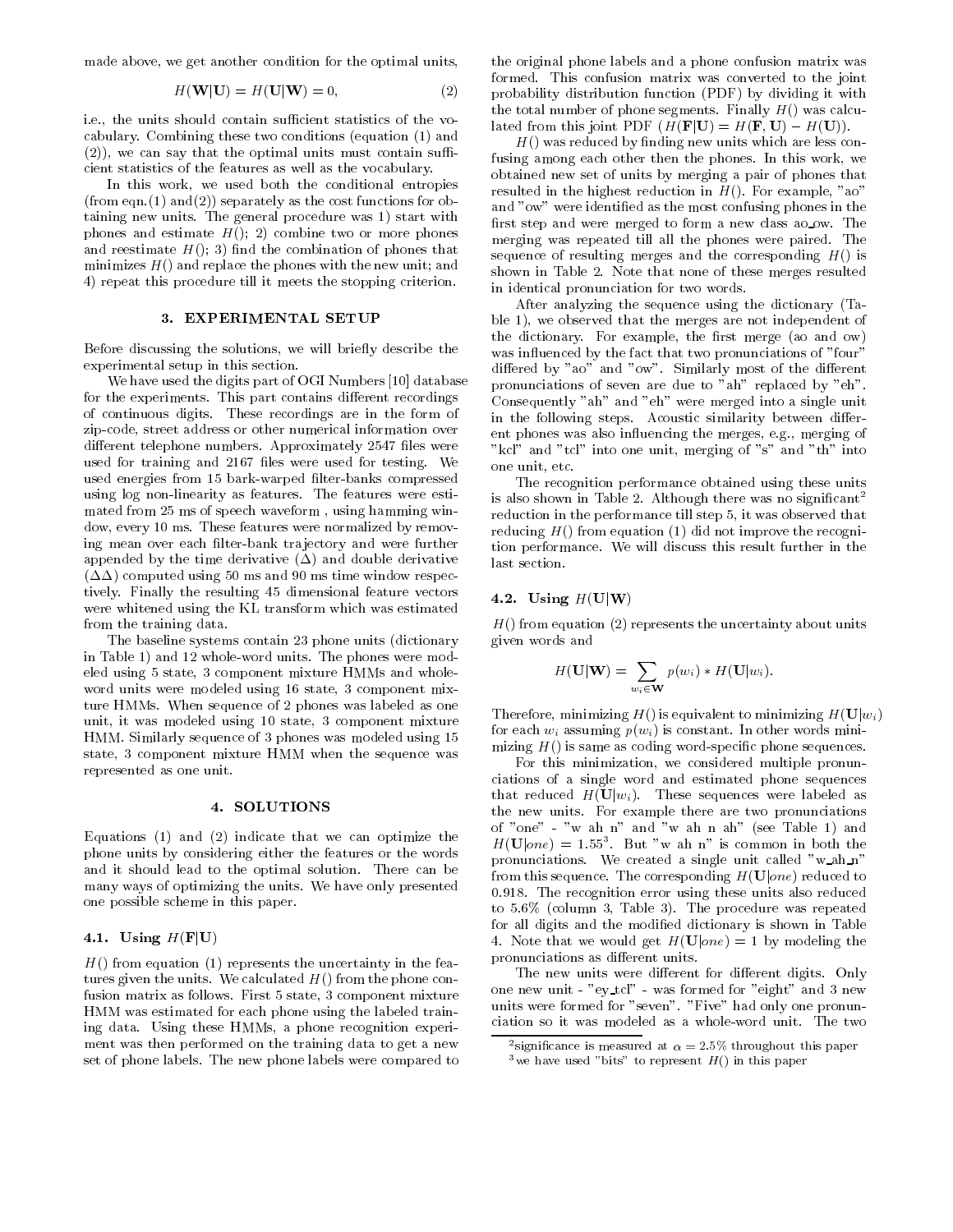pronunciations of "six" differed by insertion of "kcl" and the common sequences - "s ih" and "k s" - were modeled as single units. It is interesting to note that in the multiple pronunciations of digits, a vowel or a diphthong is replaced by another vowel or diphthong most often whereas the consonants are relatively stable in their position.

Continuous-digit recognition performance of the new units is compared to both the phones and the whole-word units in Table 4. The whole-word units performed signicantly better then 23 phones and the new units outperformed phone units and whole-word units. These results are further discussed in the next section.

# 5. DISCUSSION

In this paper we introduced the concept that the units for speech recognition must contain sufficient statistics of the vocabulary and the features. This led to the denition of two cost functions and we aimed to obtain the optimal set of units by minimizing either one of them.

We interpreted  $H(\mathbf{F}|\mathbf{U})$  (equation(1)) as a measure of confusion among the statistical models of the phones (section 4.1). We minimized it by merging the most confusing phones into one unit. The merges clearly lead to broad phone classes, viz., vowels, fricatives, stops, and silence. This is similar to the approach used by Shipman et. al.[11]. Shipman hypothesized that the preliminary acoustic analyzer can make a six-way distinction, viz., 1) vowels and syllabic con sonants, 2) stops, 3) nasals, 4) strong fricatives, 5) weak fricatives and 6) glides and semivowels. On isolated-word recognition task, it was concluded that "one approach to isolated word recognition for a large lexicon may be to initially classify the sound units into several broad categories where the error in labeling is still small". In our case the formation of broader classes did not yield an improvement in the performance. This could be due to the fact that by merging two units, we were merging the phonetic context (e.g., "ey" and "iy") that was important for this task. We could have also blurred the transition between the words by merging the phones and thus reducing the continuous word recognition performance, e.g., merging "s" and "th" into one unit may erase the boundary between "six" and "three". In the boundary between "six" and "three". In the six t conclusion more work needs to be done to understand the effect of these phone merges on the decoding of the phone sequence.

The second cost function,  $H(U|W)$ , represented the confusion between the units and the words. It was reduced by forming new units by combining word specic phone sequences. Note that  $H(\mathbf{U}|\mathbf{W}) = 0$  for the whole-word models. Consequently they performed better than the phone units. They however fail to represent the multiple pronunciations of a word specically the insertions and deletions at the phone level. The word specific phone sequences represented these effects and they further improved the continuous word recognition performance.

Finally we would like to investigate into the joint optimization of units based on the features and the vocabulary using appropriate constraints in the future work.

#### 6. ACKNOWLEDGMENTS

We thank Prof. Fraser from Portland State University (PSU) for the discussions on this topic. The research was supported by NSA/DoD under MDA904-00-C-2089 ,NSF under IRI-9712579 and by an industrial grant from Intel Corporation.

# 7. REFERENCES

- [1] C. H. Lee, J. L. Gauvain, R. Pieraccini and L. R. Rabiner, "Large Vocabulary Speech Recognition Using Subword Units ," in Speech Communication, 1993, pp.  $263 - 279.$
- [2] K. K. Paliwal, "Lexicon-Building methods for an acoustic sub-word based speech recognizer," in Proc. of  $ICASSP$ , 1990, pp. 729-732.
- [3] Li Deng and Don Sun, "A statistical approach to automatic speech recognition using the atomic speech units construucted from overlapping articulatory features," in  $JASA$ , 1994, pp. 2702-2719.
- [4] George Saon and Mukund Padmanabhan, "Data-Driven Approach to Designing Compound Words for Continuous Speech Recognition," in ASRU, 1999.
- [5] H. J. Nock, M. J. F. Gales, and S. J. Young, "Comparative Study of Methods for Phonetic Decision-Tree State Clustering ," in Eurospeech, 1993, pp. 111-114.
- [6] R. Singh, B Raj and R. M. Stern, "Automatic generation of phone sets and lexical transcriptions ," in ICASSP, 2000.
- [7] N. Morgan, "Temporal Signal Processing for ASR," in ASRU'99. IEEE, 1999.
- [8] M. Hunt, "Spectral Signal Processing for ASR," in ASRU'99. IEEE, 1999.
- [9] Thomas M. Cover and Joy A. Thomas, Elements of Information theory, John Wiley & Sons, Inc., 1991.
- [10] R. A. Cole, M. Noel, T. Lander and T. Durham, "New telephone speech corpora at cslu," in Proc. of  $EU$ - $ROSPEECH$ , Madrid, Spain, 1995, pp. 1159-1162.
- [11] David Shipman and Victor Zue, "Properties of Large Lexicons: Implications for Advanced Isolated Word Recognition Systems," in Proc. of ICASSP, 1982, pp.  $546{-}549.$